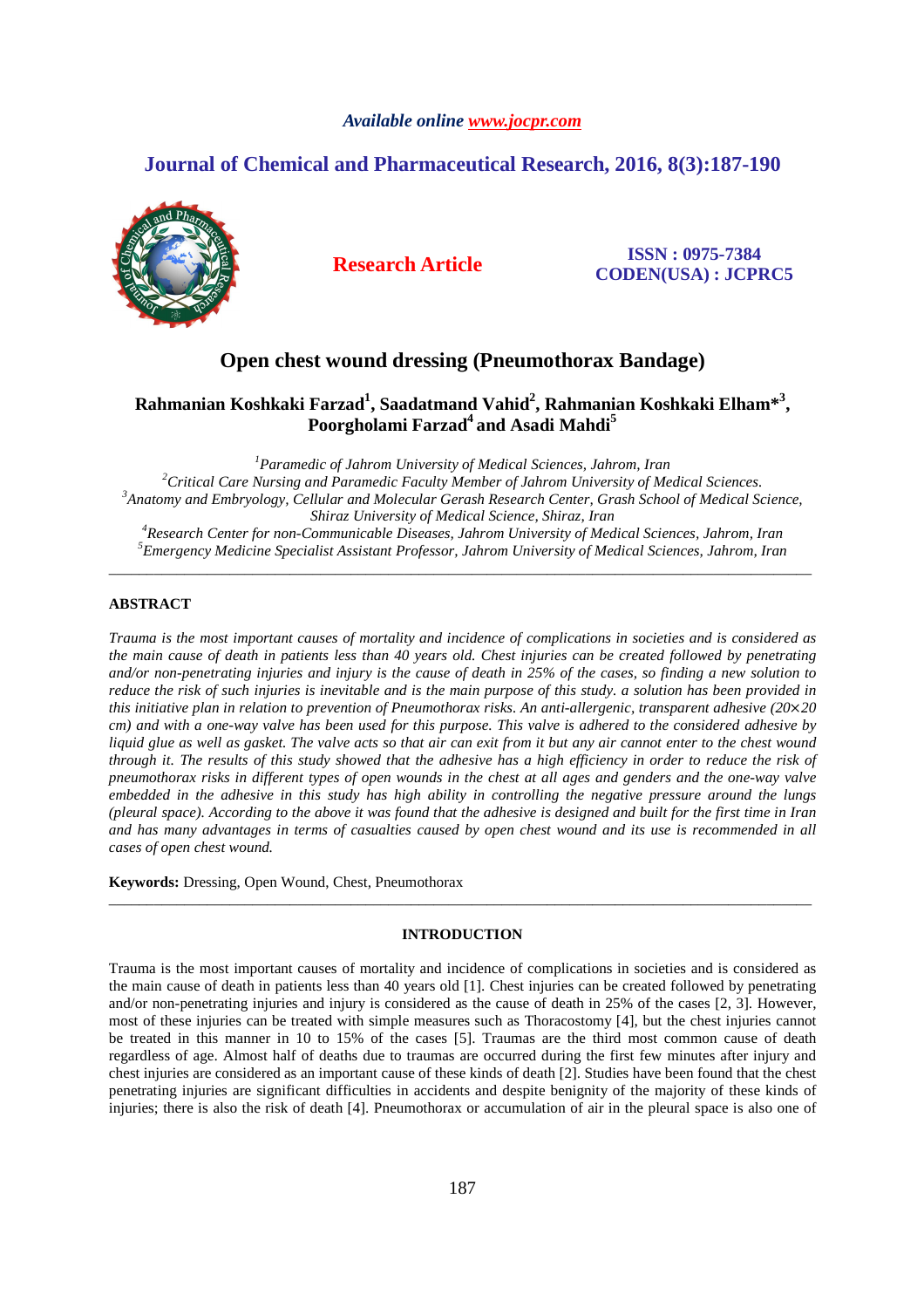the events that occurs in most injuries of the chest and makes negative pressure that causes the lungs to stick to the chest wall to be reduced.

\_\_\_\_\_\_\_\_\_\_\_\_\_\_\_\_\_\_\_\_\_\_\_\_\_\_\_\_\_\_\_\_\_\_\_\_\_\_\_\_\_\_\_\_\_\_\_\_\_\_\_\_\_\_\_\_\_\_\_\_\_\_\_\_\_\_\_\_\_\_\_\_\_\_\_\_\_\_

Studies have been shown that Pneumothorax and the mortality caused by it has worldwide prevalence; and the prevalence of this illness, according to conducted studies, in men (80%) is more than in women (20%) [6]. Given to the role of man as the fundamental axis of a family, finding a quick way to reduce the risk of Pneumothorax is vital and necessary. Pneumothorax is a disorder that may be created in penetrating or blunt traumas of the chest and needs early diagnosis and fast treatment due to it urgency nature. Current diagnosis procedures include chest x-ray (CXR) and chest CT-scan. However some patients with Pneumothorax have sustainable condition and cannot be referred for CXR and chest CT-scan [7]. In addition, it has been stated in studies that currently the treatment of Pneumothorax include: aspiration with simple needle, insertion of tracheostomy tube, implementation of thoracotomy or thoracoscopy, resection of the lesion and stitched the location of leaks. Pleurectomy Surgery, associated with separating of all the parietal pleura of the lower ribs and intercostals muscles, is also done in advanced cases [8-12]. Since most of treatment options are time consuming and require extensive equipment and facilities; so finding fast and clinical treatment methods have importance value. Based on performed studies and despite the importance of Pneumothorax and increased mortality caused by it, no detailed study has been offered yet on quick, easy and low cost treatment of the illness.

In this invention design, we decide to introduce an easy, quick and low cost device to reduce further damage to patients with Pneumothorax and to reduce mortality in accidents either in pre-hospital environments and crisis or in hospitals, to provide further contribution to saving the lives of these patients.

#### **EXPERIMENTAL SECTION**

In the open chest wound adhesive tape design with patent number 86601 dated on 01.08/2015, a solution is offered to prevent the risks of Pneumothorax. The instruments used in this design include:

- A 30cm leukoplast adhesive dressing in role
- Transparent and flexible plastic
- A one way valve of mercury sphygmomanometer
- Liquid glue, made in Iran
- Cutter, made in Iran
- Washer, made in Iran

After preparation of the above instruments the process can be followed as the bellow guideline. The adhesive tape is cut into squares at first; preferably  $(20 \times 20 \text{ cm})$ . A square with a side length of 5cmis then brought out using a cutter; the transparent and flexible plastic is then cut preferably (8×8 cm) proportional to the dimension of the pores existed in the adhesive and attached to adhesive dressing in role by liquid glue. A pore proportional to the size of the considered valve is created in the middle of the plastic or preferably on its edges and then the washer is placed at the bottom of the valve and fixed (this is done to create more cross-sectional area to attach the valve). Using glue, the valve(s) (one or three valve(s)) is then attached to the plastic. It is noteworthy that the orientation of the valve(s) must be toward a direction that air can be able to exit but no air can be allowed to transfer into it from outside of the body.

It should be noted that it has been tried in this study to use hypoallergenic adhesives as well as 100% sterile equipment's. In order to use this adhesive, a location has been considered for easy removal of the back cover of it.

#### **RESULTS**

The results of this study showed that the use of this adhesive tape is essential to reduce the risks and losses of Pneumothorax. It can be used in situations of crisis and pre-hospital and hospital emergency. The existence of one way valve in this adhesive causes the proper function of it (Figure 1) and also prevents the entrance of air into the chest. The transparency of the adhesive that also causes the wound to be clearly visible has quick applications and prevents from the entrance of possible contaminations into the chest. This innovative adhesive tape is not large and has the ability of flexibility as well as it can be used for patients in all ages.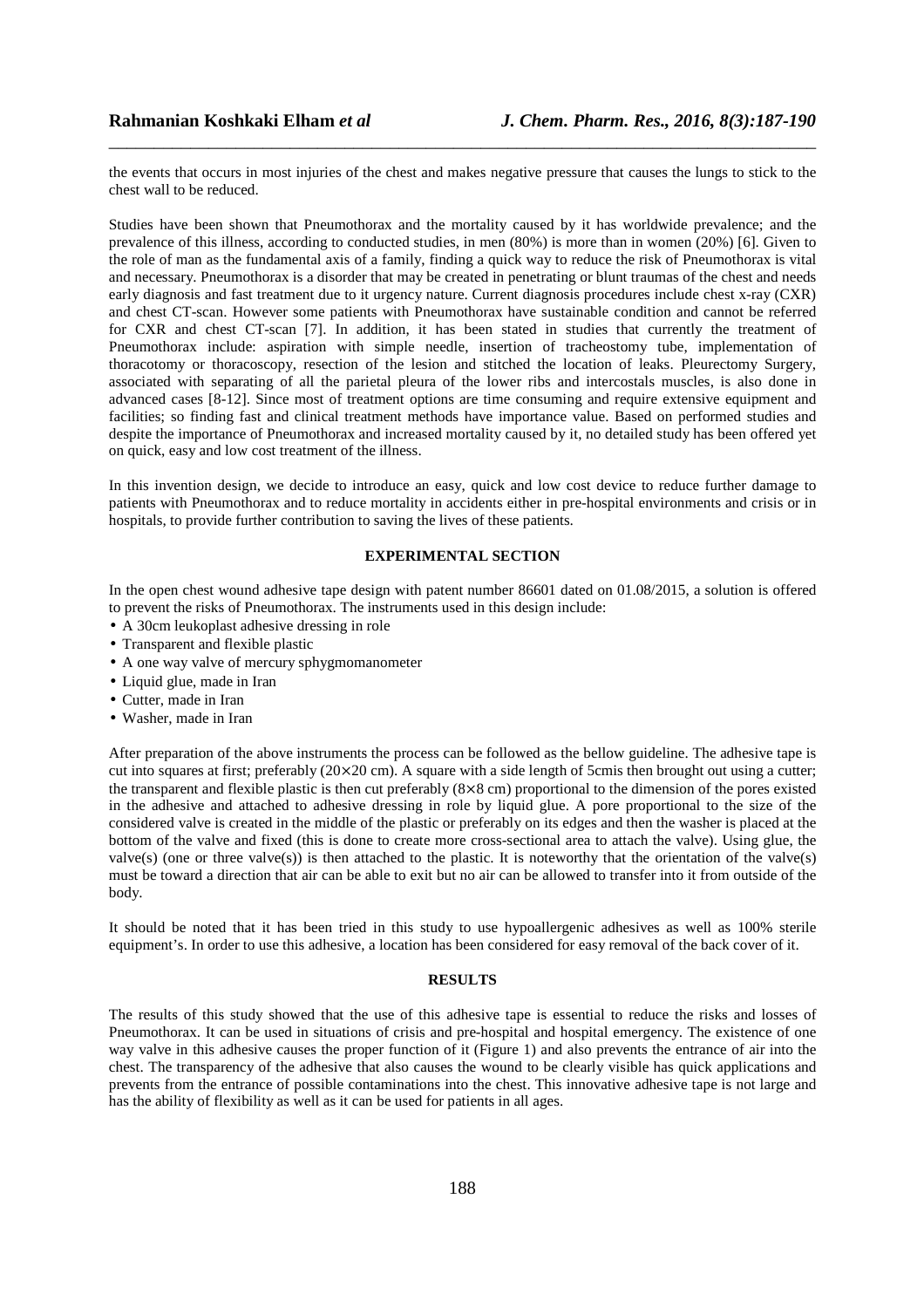

\_\_\_\_\_\_\_\_\_\_\_\_\_\_\_\_\_\_\_\_\_\_\_\_\_\_\_\_\_\_\_\_\_\_\_\_\_\_\_\_\_\_\_\_\_\_\_\_\_\_\_\_\_\_\_\_\_\_\_\_\_\_\_\_\_\_\_\_\_\_\_\_\_\_\_\_\_\_ **Figure 1- Typical open chest wound adhesive tape designed in this study** 

#### **DISCUSSION**

This plan is presented for the first time in Iran and there is no similar design to it in this country. The offered adhesive tape is used in patients with open chest wound. This means that after application of the adhesive tape on the wound, it prevents the entrance of air into the chest through the wound and meanwhile it helps the air to exit from the body.

This adhesive tape can also be used in patients after removal of the chest tube. It also can be used in male and female patients at all ages. The adhesive tape application does not require any special expertise due to its quick and easy usage.

Since every invention at first is facing with problems, and this invention is not exempt too, it has been tried in this design to minimize the percentage of problems. However, it is possible that application of adhesive tape on the location of trauma to be faced with problem in patients who have hairy chest. Of course, a small percentage of error is allocated to this error rate and the proposed solution to solve this problem may be in several ways that the fastest and easiest solutions include:

Use of shaver device (razor) and use of hair removing wax to eliminate the injury hairs. In severe bleeding, the trauma location should be first cleaned with sterile gauze and then the adhesive tape can be used.